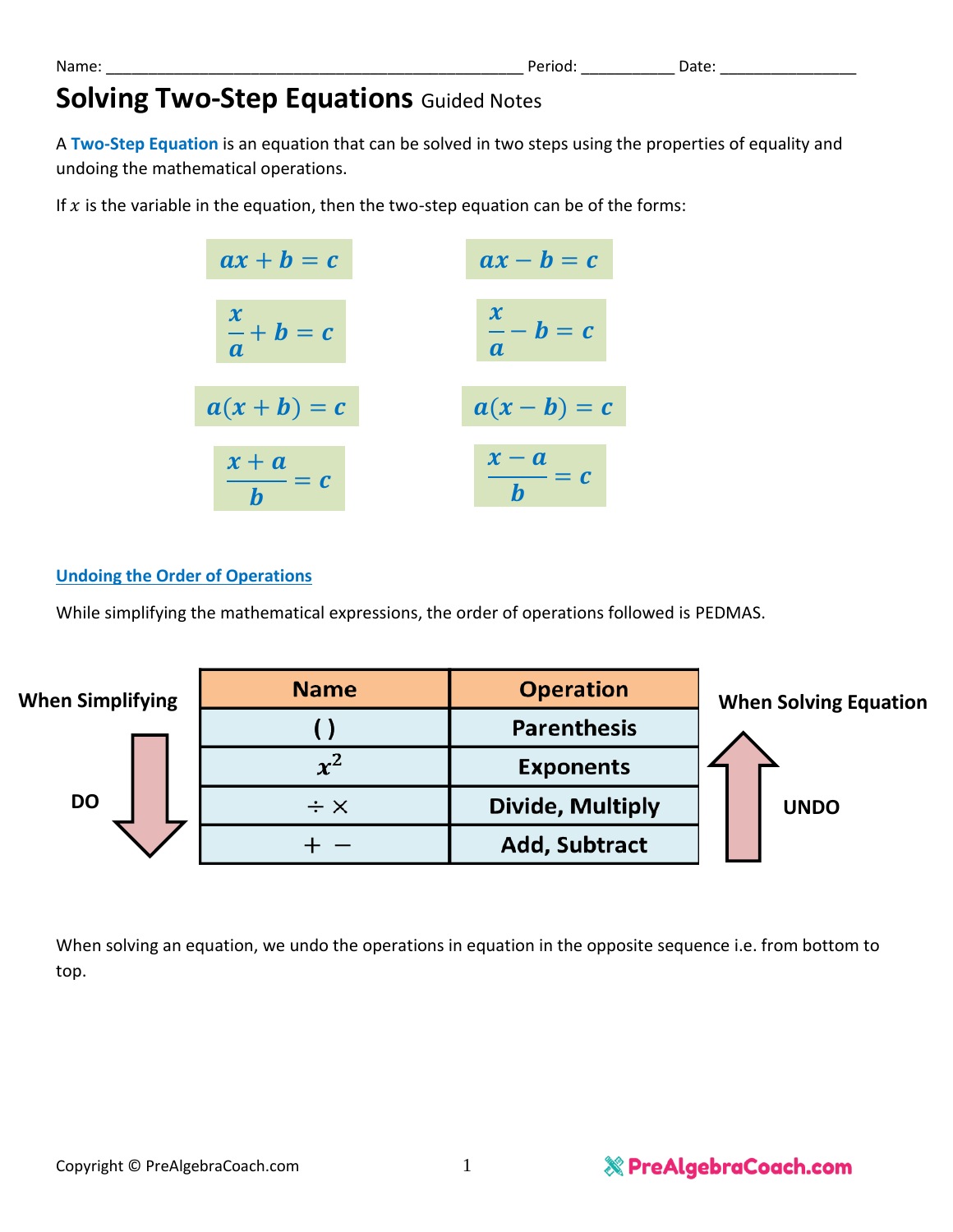## **Solving Two-Step Equations** Guided Notes

#### **Solving Two-Step Equations without Parenthesis**

In solving these types of equations, we first add or subtract and then multiply or divide according to the equation.

$$
ax + b = c
$$

$$
ax - b = c
$$

$$
\frac{x}{a} + b = c
$$

$$
\frac{x}{a} - b = c
$$

**Problem 1: Solve**  $2x - 6 = 8$ **.** 

Problem 2: Solve 
$$
\frac{x}{4} + 3 = 9
$$
.